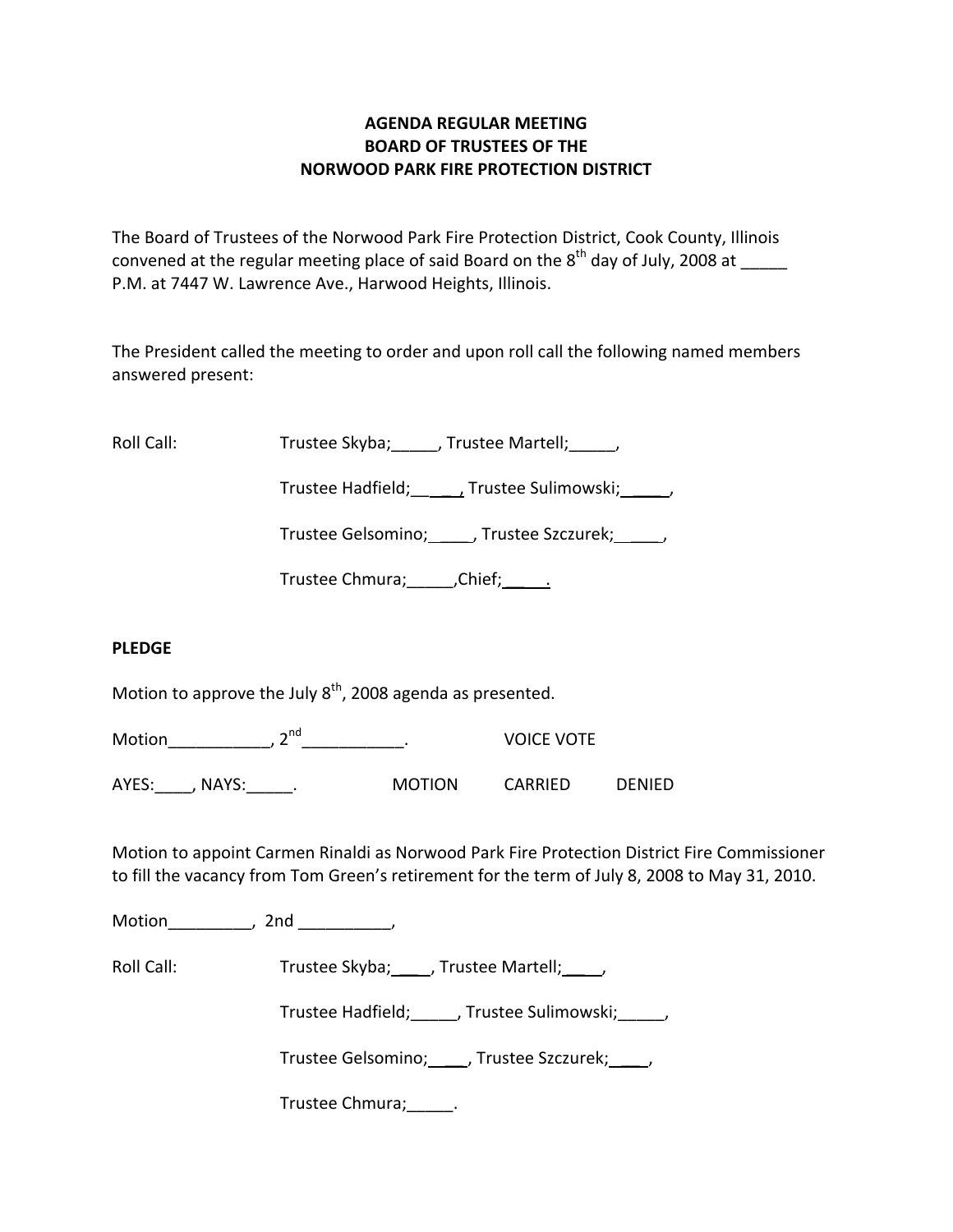Swearing in of Norwood Park Fire Department Fire Commissioners.

Presentation to retiring Fire Commissioner Tom Green.

Recess.

Motion to suspend the rules to facilitate: COMMUNICATION WITH THE AUDIENCE (Public Forum)

Motion\_\_\_\_\_\_\_\_, 2nd\_\_\_\_\_\_\_\_. VOICE VOTE

AYES: NAY: NAY: MOTION CARRIED DENIED

Motion to approve payment of all current bills.

Motion\_\_\_\_\_\_\_\_\_\_, 2nd \_\_\_\_\_\_\_\_\_\_\_,

Roll Call: Trustee Skyba; \_\_\_, Trustee Martell; \_\_\_\_\_,

Trustee Hadfield; frustee Sulimowski; frustee Hadfield;

Trustee Gelsomino; \_\_\_\_\_, Trustee Szczurek; \_\_\_\_\_.

Trustee Chmura;\_\_\_\_\_\_.

Motion to approve the minutes of the Regular meeting held June  $10^{th}$ , 2008.

Motion\_\_\_\_\_\_\_\_\_\_, 2nd \_\_\_\_\_\_\_\_\_\_,

Roll Call: Trustee Skyba; \_\_\_\_, Trustee Martell; \_\_\_\_,

Trustee Hadfield;\_\_\_\_\_, Trustee Sulimowski;\_\_\_\_\_,

Trustee Gelsomino; \_\_\_\_\_, Trustee Szczurek; \_\_\_\_,

Trustee Chmura;\_\_\_\_\_.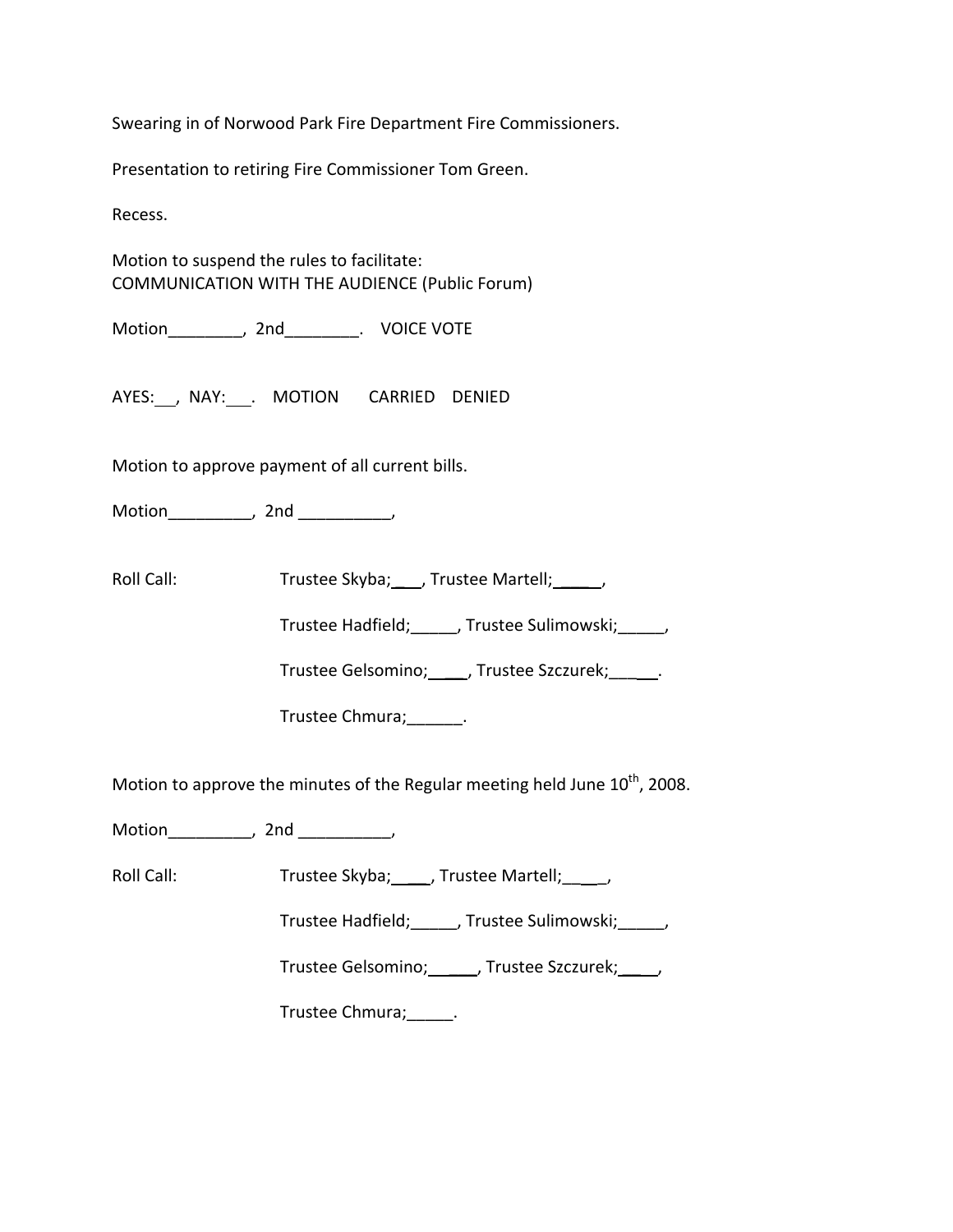### **TREASURER'S REPORT:**

Motion to approve the Treasurer's report as presented from the Financial Statement for June 2008.

Motion\_\_\_\_\_\_\_\_\_, 2nd \_\_\_\_\_\_\_\_\_\_,

Roll Call: Trustee Skyba; \_\_\_\_, Trustee Martell; \_\_\_\_\_,

Trustee Hadfield; frustee Sulimowski; frustee Sulimowski;

Trustee Gelsomino; \_\_\_\_, Trustee Szczurek; \_\_\_\_,

Trustee Chmura;\_\_\_\_\_.

### **Chief's Report:**

Motion to accept the Chief's Report for June 2008 as presented.

Motion \_\_\_\_\_\_\_, 2nd \_\_\_\_\_\_, VOICE VOTE

AYES;\_\_\_\_\_\_, NAY\_\_\_\_\_\_. MOTION CARRIED DENIED

# **President's Report:**

**Correspondence:**

### **Committee Reports:**

Finance Committee‐ Chairman Trustee Chmura

Building and Equipment Committee‐ Chairman Trustee Hadfield

Technology and PR Media Committee‐ Chairman Trustee Sulimowski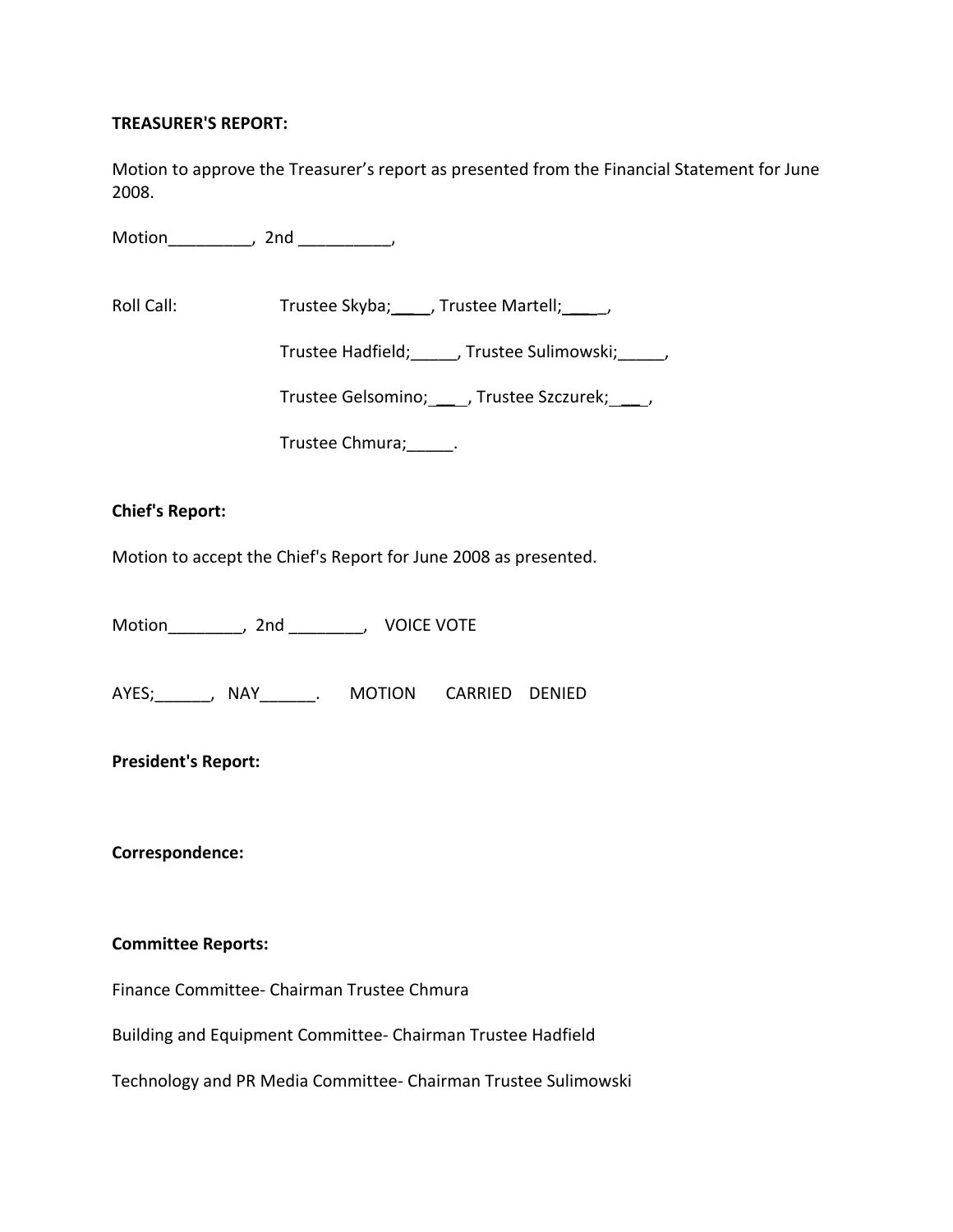Policy Committee‐ Chairman Trustee Gelsomino

Pension Fund‐ Trustee Martell and Trustee Skyba

### **Old Business:**

#### **New Business:**

Motion to adopt and approve Ordinance #08‐1, the Norwood Park Fire Protection District Tentative Budget for fiscal year 2008‐2009.

Motion\_\_\_\_\_\_\_\_\_, 2nd \_\_\_\_\_\_\_\_\_\_,

Roll Call: Trustee Skyba; \_\_\_\_, Trustee Martell; \_\_\_\_,

Trustee Hadfield;\_\_\_\_\_, Trustee Sulimowski;\_\_\_\_\_,

Trustee Gelsomino; \_\_\_\_, Trustee Szczurek; \_\_\_\_,

Trustee Chmura;\_\_\_\_\_.

Motion to approve the payout of sick time buyback to Randy Davis‐ 204 hours \$4,798.08.

Motion\_\_\_\_\_\_\_\_\_\_, 2nd \_\_\_\_\_\_\_\_\_\_\_,

Roll Call: Trustee Skyba; \_\_\_\_, Trustee Martell; \_\_\_\_,

Trustee Hadfield; frustee Sulimowski; frustee Sulimowski;

Trustee Gelsomino; \_\_\_\_, Trustee Szczurek; \_\_\_\_,

Trustee Chmura;\_\_\_\_\_.